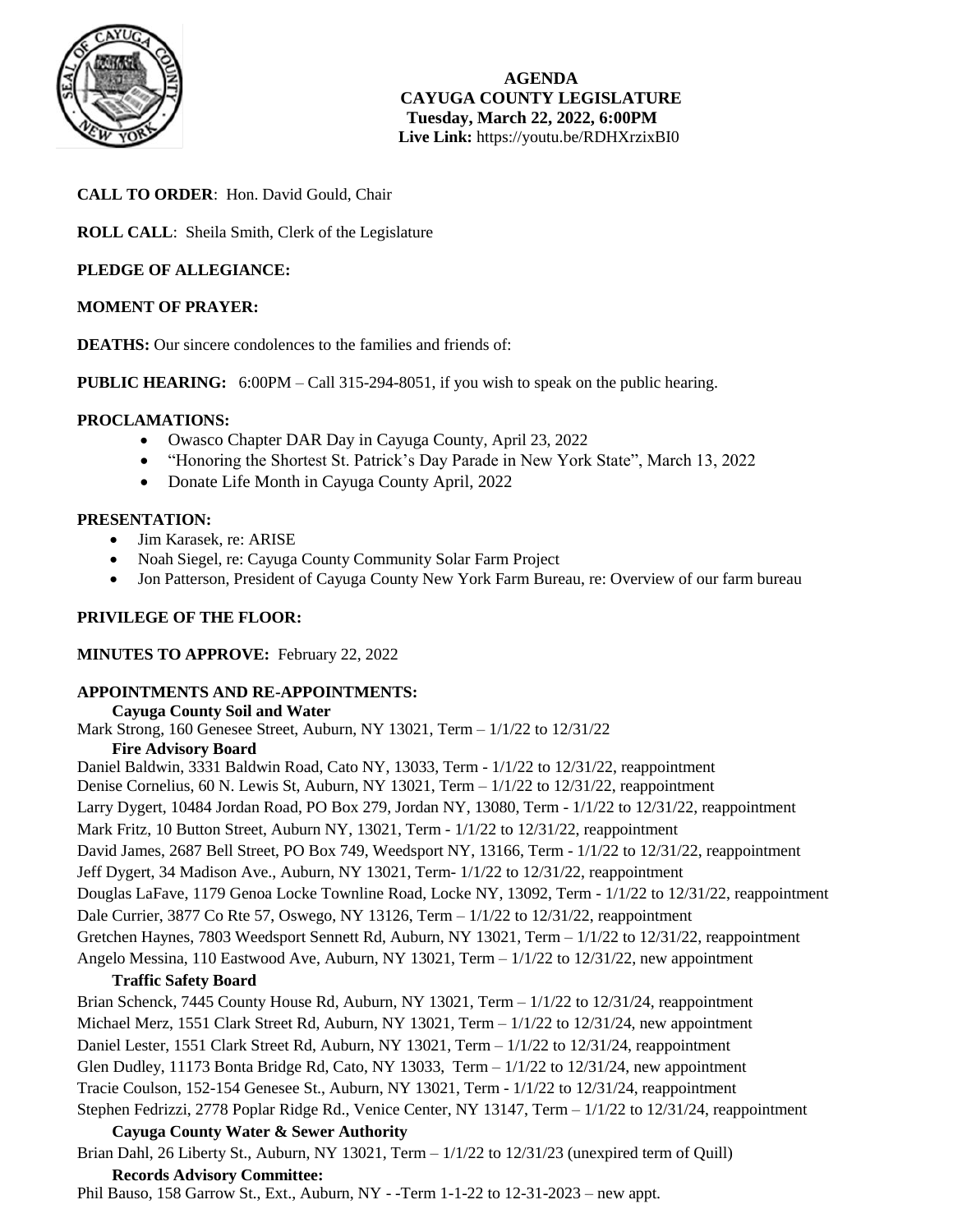## **Veteran's Advisory Board:**

Terry Baxter, 5547 Skinner Hill Rd., Moravia, NY 13118 – term – 7-1-21 to 6-30-24 Tom Crawford, 202 N. Marvine Ave., Auburn,NY 13021 - term – 7-1-21 to 6-30-24 Todd Fisher, 4179 State Rte. 90, Union Springs, NY 13160 - term – 6-30-20 to 7-30-23 Laurie Fischer, 4179 State Rte. 90, Union Springs, NY 13160 – term - 6-30-21 to 7-30-23 David Gould, 2741 Sand Beach Rd., Auburn, NY 13021 – term – 7-1-22 to 6-30-25 Karen Macier, 2 State St., Suite 2, Auburn, NY 13021 – term – 7-1-20 to 6-30-23 Tom Minicucci, 143 Burtis Point Rd., Auburn, NY 13021 – term – 7-1-20 to 6-30-23 Jim Orman, 1719 Honoco Rd., Aurora, NY 13026 – term – 7-1-22 to 6-30-25 Mike Quill, 86 Lansing St., Auburn, NY 13021 – term – 7-1-20 to 6-30-23 Charlie Ripley, 1418 Salt Rd., Moravia, ny 13118 – term – 7-1-19 to 6-30-22 Kevin Swab, 7230 Owasco Rd., Auburn, NY 13021 – term – 1-3-22 to 1-2-25 Nick Valenti, 1 Grove Ave, Auburn, NY 13021 – term – 7-1-21 to 6-30-24 **OFA Advisory Board**  Betsy Donald, 2122 E. Venice Rd., Moravia, NY 13118, Term – 3/1/22 to 12/31/27 **Cayuga County Planning Board:** Patrick Leamy, 3204 Franklin St. Rd., Auburn, NY 13021 – term-start 3-22-22 - serve until new nomination is submitted **Cayuga County Development Corp. (CCDC):** Bud Shattuck, 66 Grove St., Auburn, NY 13021 – term 4-1-22 to 3-31-25 Eric Ridley, 7834 State St. Rd., Auburn, NY 13021 – term - 4-1-22 to 3-31-25 **Cayuga County Industrial Development Agency (CCIDA):**

Gina Speno, 16 Hidden Greens Rd., Weedsport, NY 13166 – term – 1-1-22 to 12-31-23 Herb Marshall, 8016 Powers Rd., Port Byron, NY 13140 – term – 1-1-22 to 12-31-23

# **COMMUNICATIONS AND ANNOUNCEMENTS:** None

**CCC REPORT:** Dr. Durant

## **COMMITTEE REPORTS & INDIVIDUAL LEGISLATORS' REPORTS:**

## **CHAIRMAN'S REPORT:** David Gould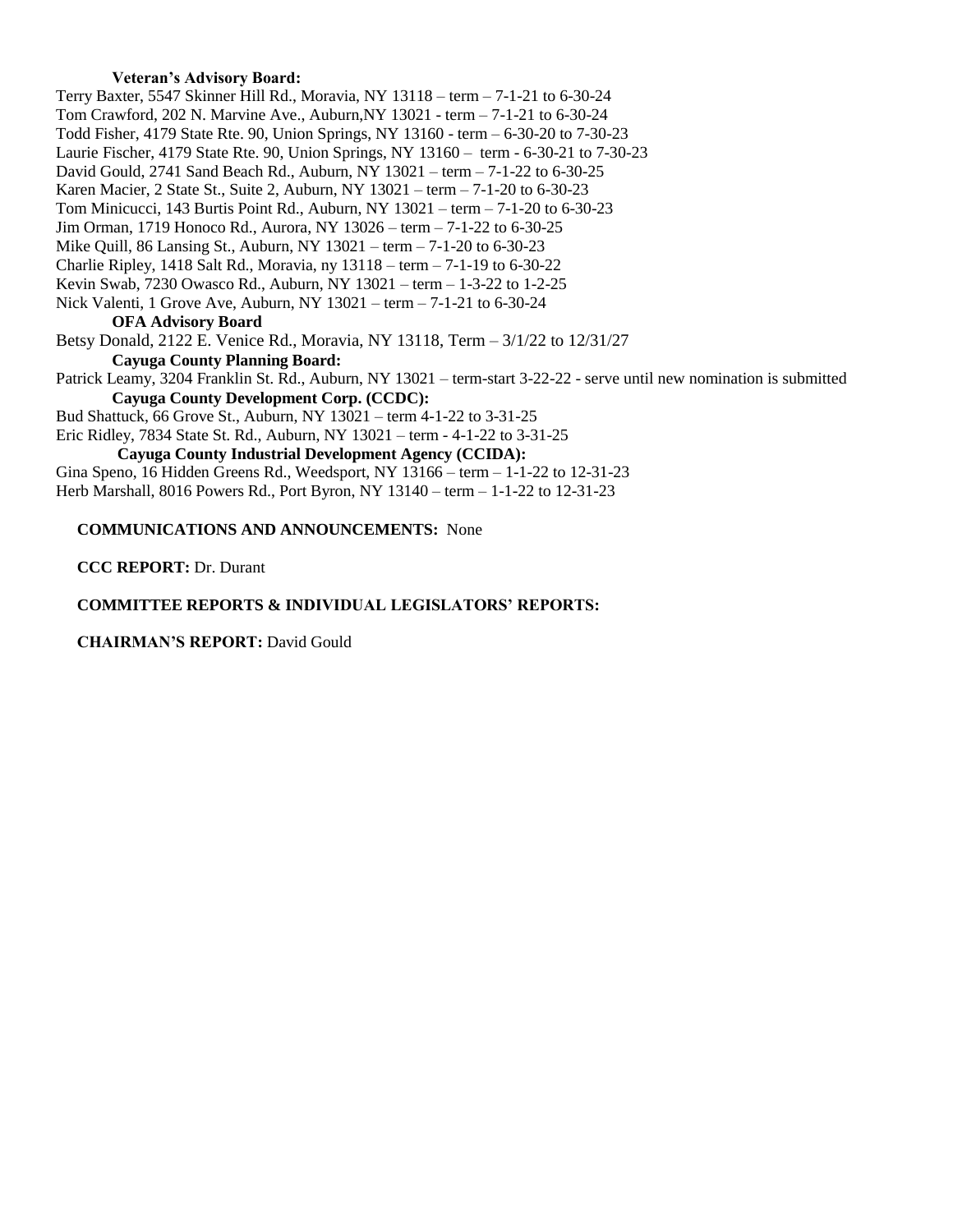### **CAYUGA COUNTY LEGISLATURE RESOLUTIONS 3-22-22**

# **WAYS & MEANS:**

- 3-22-WM-1 Authorize the use of ARPA funds for projects in the E-911 Department, Information Technology Department, Sheriff's Department and Buildings and Grounds Department
- 3-22-WM-2 **(Added @ Ways)** Authorization to fill the Office of County Auditor

# **HEALTH & HUMAN SERVICES:**

- 3-22-HH-1 Authorizing the Chair of the Legislature and the Director of the Office for the Aging to enter into an agreement for the provision of innovative caregiver support for those caring for older adults in Cayuga County using funds carried forward from 2021
- 3-22-HH-2 Authorizing the Chairman of the County Legislature and the Director of the Office for the Aging to enter into a contract for 2022 Title IIIE, Title IIIB, ALZ-CSI with provider Home Instead.
- 3-22-HH-3 Authorizing the Chairman of the Legislature and the Public Health Director to enter into contract with Cayuga Medical Associates for tuberculosis consultation and care
- 3-22-HH-4 Authorizing the Public Health Director to fill one Supervising Nutritionist position in the WIC program
- 3-22-HH-5 Authorizing the Chairman of the Legislature and the Public Health Director to enter into Agreements in addition to the bid for transportation of Preschool Children.
- 3-22-HH-6 Authorizing the Public Health Director to Purchase Vehicle for the Health Department
- 3-22-HH-7 Amending the Department of Social Services' 2022 Budget to accept funds from New York State in the form of Safe Harbor: NY and to contract with Booker T. Washington Community Center, Inc for provision of Safe Harbor: NY services
- 3-22-HH-8 Authorizing the Chairman of the Legislature and the Commissioner of Social Services to Enter into a Contract with Booker T. Washington Community Center Inc.
- 3-22-HH-9 Authorizing the Chairman of the Legislature and the Commissioner of Social Services to Renew the Contract with Community Action Programs Cayuga/Seneca for the Provision of Non-Residential Domestic Violence Services
- 3-22-HH-10 Authorizing the Commissioner of Social Services to fill a FT Caseworker Position in the Child Welfare Services Unit of the Department of Social Services.
- 3-22-HH-11 Authorizing the Commissioner of Social Services to fill a Deputy Director for Social Services vacancy in the Department of Social Services
- 3-22-HH-12 Authorizing the Commissioner of Social Services to Fill a Sr. Account Clerk position in the Accounting Unit
- 3-22-HH-13 Authorizing the Chairman of the Legislature and the Commissioner of Social Services to Enter into a Contract with ABC Cayuga Inc. for services at Play Space.
- 3-22-HH-14 Authorizing the Commissioner of Social Services to Purchase Three Vehicles for Department of Social Services
- 3-22-HH-15 Authorizing the Chair of the Legislature and the Commissioner of Social Services to renew the Contract with Rescue Mission for Homeless Family and Transitional Housing

# **GOVERNMENT OPERATIONS:**<br>3-22-GO-1 Authorizing the Cor

- 3-22-GO-1 Authorizing the County Attorney to fill an open Assistant County Attorney Position
- 3-22-GO-2 Re-Appointed the Cayuga County Attorney for a two Year Term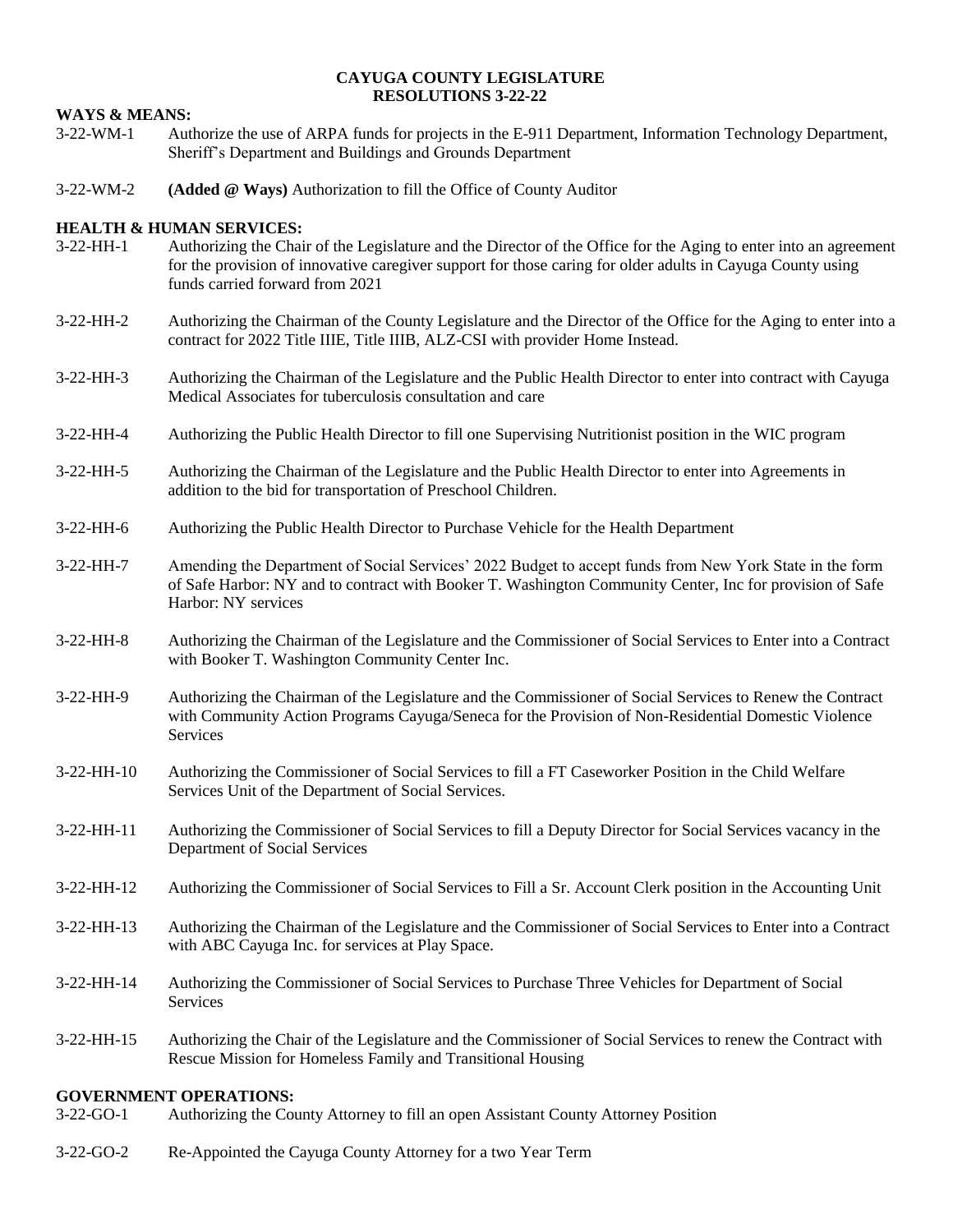- 3-22-GO-3 Authorizing to create and fill a Senior Network Administrator position in the Cayuga County Information Technology Department.
- 3-22-GO-4 Authorizing to create and fill a Senior Systems Administrator position in the Cayuga County Information Technology Department.
- 3-22-GO-5 Approval of Revised SUNY Capital Request/Plan Resolution

### **PLANNING: No Resolutions**

### **PUBLIC WORKS:**

- 3-22-PW-1 **(REVISED)** Amending Resolutions 197-21 and 256-21 to authorize additional funds for the electrical work at the PSB and to authorize the Purchasing Director and the Superintendent of Buildings and Grounds to award the work (2/3 required)
- 3-22-PW-2 Authorization to hire summer help employees in the Highway Department
- 3-22-PW-3 Authorize the Director of Parks & Trails to create and fill the Deputy Director Position and abolish the Assistant Parks Maintenance Supervisor Position within the Cayuga County Parks & Trails Department
- 3-22-PW-4 Authorization to fill Motor Equipment Operator Medium position in the County Highway Department
- 3-22-PW-5 Authorization for Chair of the Legislature to award material bids

# **JUDICIAL & PUBLIC SAFETY:**

- 3-22-JP-1 Authorizing the Chair of the Cayuga County Legislature to enter into an agreement with Broome County to share radio tower space at the Summerhill Tower Site in order to allow connectivity from Broome County's Communications Network to the master site in Onondaga County.
- 3-22-JP-2 Authorizing the Acting District Attorney to fill Full-Time Administrative Assistant to DA vacancy in the District Attorney's Office
- 3-22-JP-3 Authorizing the District Attorney to fill FT Deputy Chief Assistant District Attorney vacancy in the District Attorney's Office
- 3-22-JP-4 Authorization to create and fill full-time Confidential Investigator in the District Attorney's Office
- 3-22-JP-5 Authorize the Chair of the Cayuga County Legislature and the Cayuga County Sheriff to enter into an agreement with Finger Lakes Polygraph and Consulting LLC to provide pre-employment polygraph examinations for new hires.
- 3-22-JP-6 Authorizing the Sheriff of Cayuga County to enter into a five-year contract with the Cayuga -Onondaga Board of Cooperative Education Services (BOCES) to continue the assignment of a dedicated Sheriff's Deputy at the BOCES Campus to serve as a School Resource Officer

### **LEGISLATURE:**

3-22-LEG-1 The Cayuga County Legislature supports the people of Ukraine and condemns the actions of the Russian Federation against Ukraine

### **EXECUTIVE SESSION: re: Contract negotiations**

### **And any other business that may come before the Board**

### **ADJOURNMENT:** Tuesday, April 26, 2022

**If you have a disability and need accommodations, please call the Clerk of the Legislature's office at 253-1308 at least 48 hours before the scheduled meeting to advise what accommodations will be necessary.**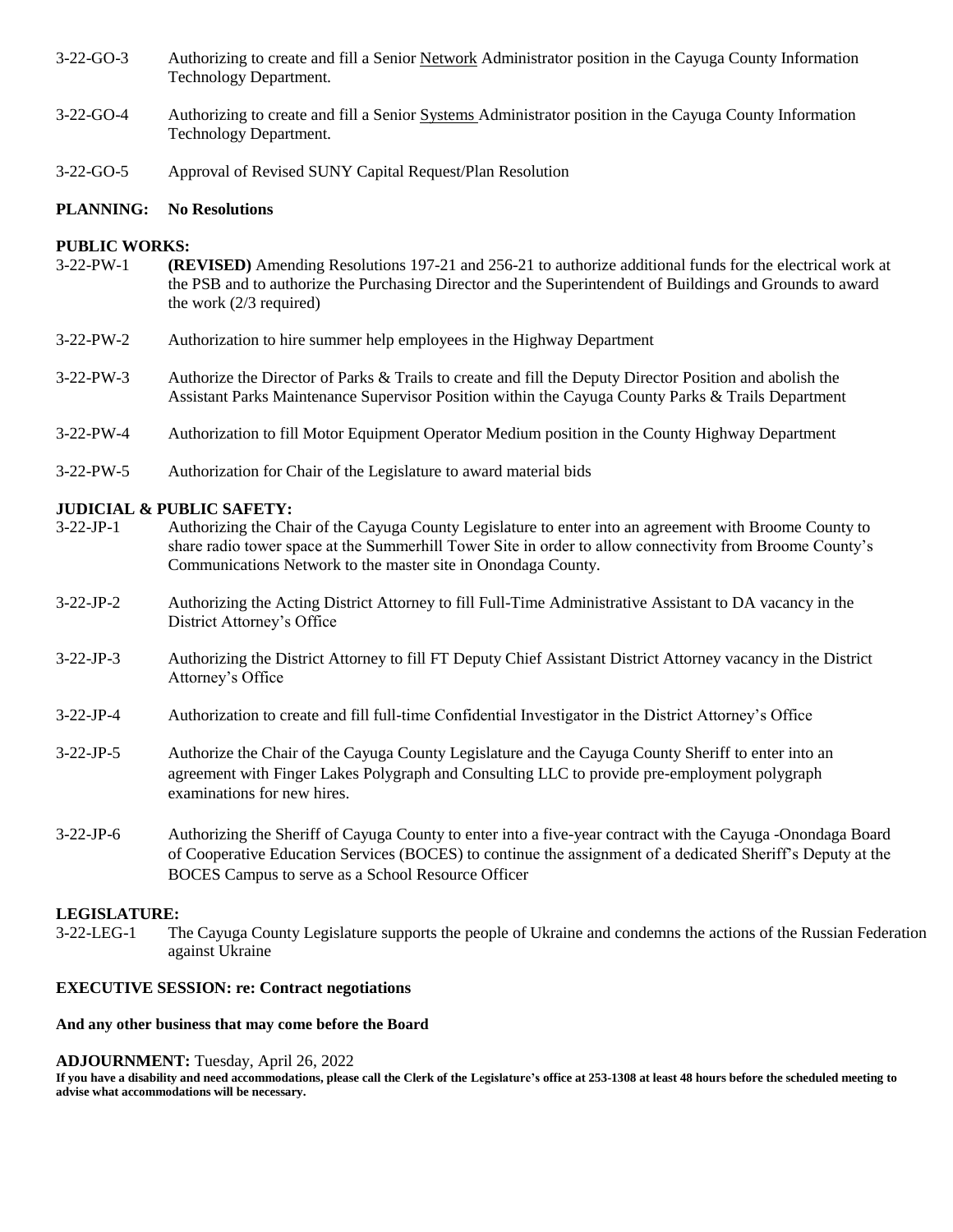# **AUTHORIZATION TO FILL THE OFFICE OF COUNTY AUDITOR**

By: Hon. Hans Pecher, Chair Ways and Means Committee

**WHEREAS**, the Cayuga County Legislature adopted Local Law No 2 of 2019, amending Local Law 2 of 2009 – Establishing the Office of County Auditor for Cayuga County; and

**WHEREAS**, the County Auditor position is critical to County operations and is responsible for auditing claims against the county and preparing and submitting warrants to the County Treasurer for payment; and

**WHEREAS**, the Office of County Auditor will become vacant on or around May 4, 2022 due to a retirement; and

**WHEREAS,** this position has been budgeted for 2022; now therefore be it

**RESOLVED,** that the Cayuga County Legislature is hereby authorized to fill the Office of County Auditor (06895-SYS), for the remainder of the incumbent's term through December 31, 2023 term, and be it further

**RESOLVED**, that the Human Resource Administrator, in consultation with the Chair of the Legislature and such others as the Chair may deem appropriate, is hereby authorized and directed to advertise, interview and recruit suitable candidates for the Legislature's consideration for appointment.